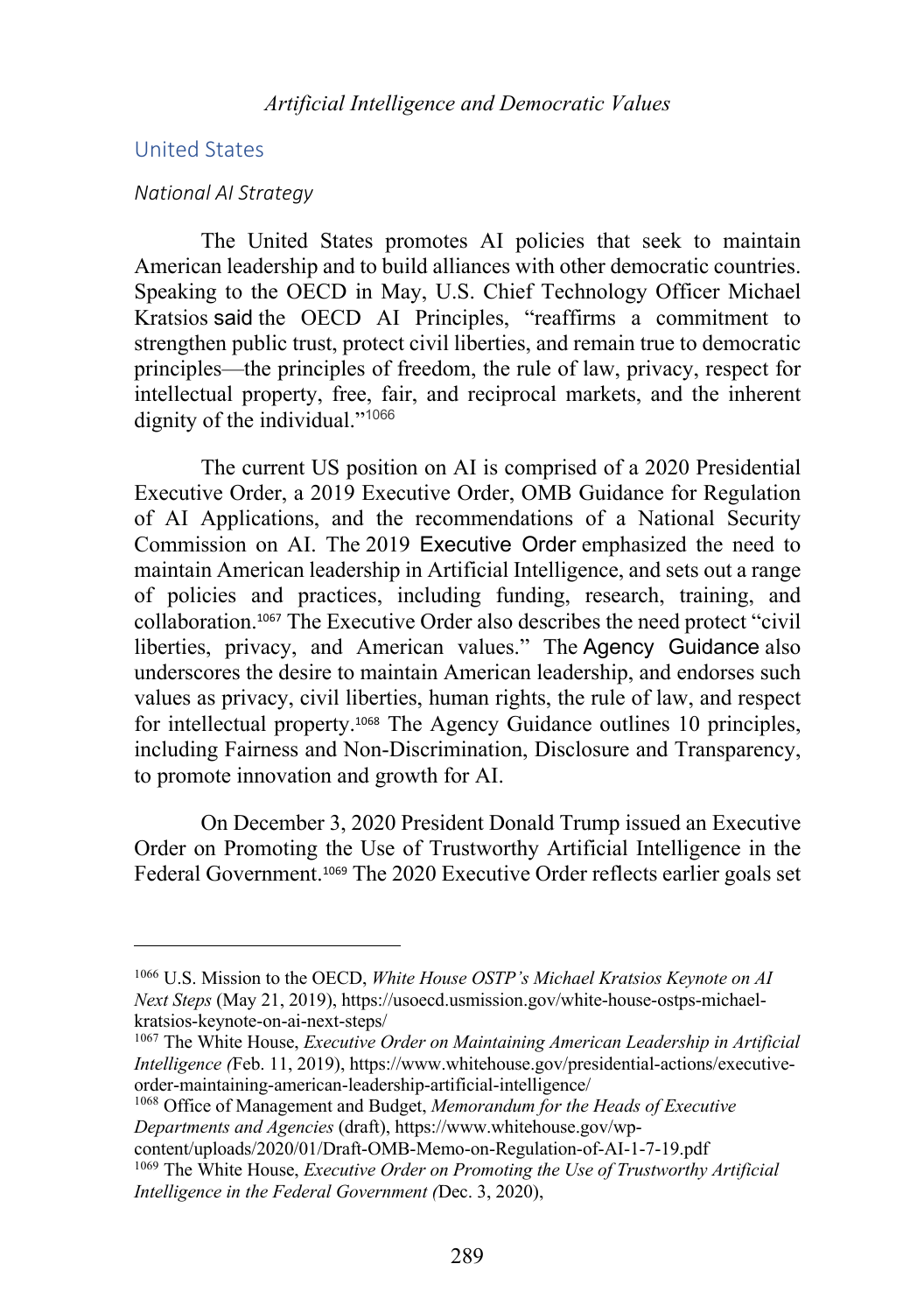## *The AI Social Contract Index 2020*

in the 2019 Executive Order and established common guidance to encourage federal agencies to use AI, consistent with nine principles. The 2020 Executive Order states that the "The ongoing adoption and acceptance of AI will depend significantly on public trust." The 2020 Executive Order repeatedly emphasizes the need to ensure that "the use of AI remains consistent with all applicable laws, including those related to privacy, civil rights, and civil liberties." The Office of Management and Budget is directed, by June 2021, to "post a roadmap for the policy guidance that OMB intends to create or revise to better support the use of AI, consistent with this order. This roadmap shall include, where appropriate, a schedule for engaging with the public and timelines for finalizing relevant policy guidance."

Section 3 of the 2020 Executive Order describe Principles for Use of AI in government. "When designing, developing, acquiring, and using AI in the Federal Government, agencies shall adhere to the following Principles:"

- a) Lawful and respectful of our nation's values
- b) Purposeful and performance-driven
- c) Accurate, reliable and effective
- d) Safe, secure, and resilient
- e) Understandable
- f) Responsible and traceable
- g) Regularly monitored
- h) Transparent
- i) Accountable

Members of the United States Congress have also proposed legislation for a US national AI strategy. Representatives Robin Kelly (R-Illinois)and Will Hurd (R-Texas) introduced a Congressional Resolution calling for the creation of a US National AI Strategy.<sup>1070</sup> Among other points, the Resolution states "Developing and using artificial intelligence in ways that are ethical, reduce bias, promote fairness, and protect privacy is essential for fostering a positive effect on society

https://www.whitehouse.gov/presidential-actions/executive-order-maintaining-americanleadership-artificial-intelligence/

<sup>1070</sup> Congresswoman Robin Kelly, *ICYMI: Kelly, Hurd Call for Creation of National AI Strategy* (Sept. 18, 2020), https://robinkelly.house.gov/media-center/press-releases/icymihurd-kelly-call-for-creation-of-national-ai-strategy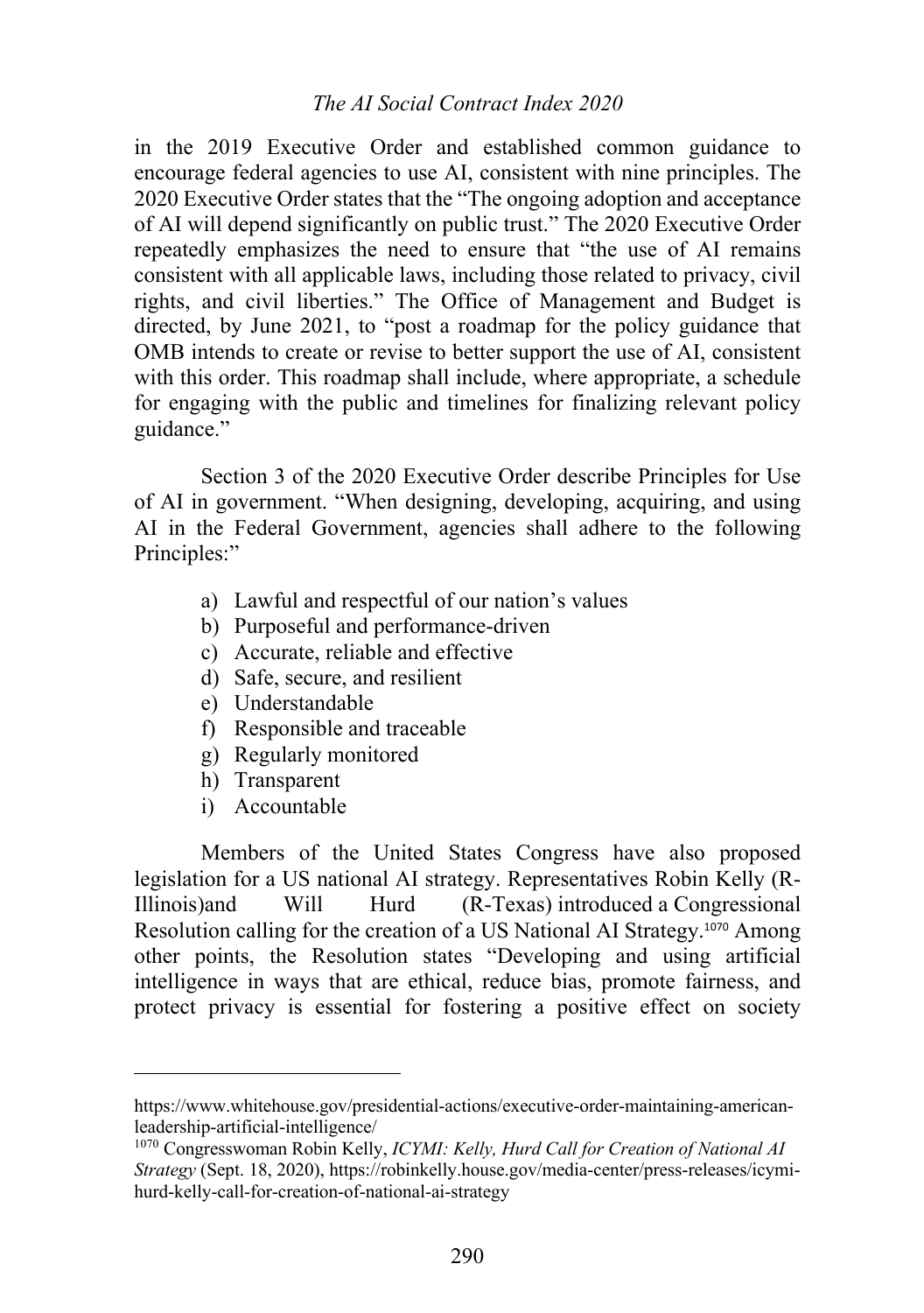consistent with core United States values."<sup>1071</sup> The Resolution also acknowledges the OECD Principles on Artificial Intelligence. The Bipartisan Policy Center has endorsed the Resolution, declaring "we must embrace AI while protecting our civil liberties, modernizing our workforce and education programs, and investing more in R&D."<sup>1072</sup>

The US AI National AI Resolution, a proposal before Congress, emphasizes global leadership, a prepared workforce, national security, research and development, and Ethics, reduced bias, fairness, and privacy. The Resolution would not establish any new agency to regulate AI nor does it make clear which new obligations would exist for those who deploy AI systems. But the Resolution does provide a detailed outline of a US national AI strategy.

### *OMB AI Guidance for Agencies*

In November 2020, the US Office of Management and Budget issued *Guidance for Regulation of Artificial Intelligence Applications*. 1073 The Guidance follows from the Executive on American Leadership in AI and states that "when considering regulations or policies relayed to AI applications, agencies should continue to promote advancements in technology and innovation, while protecting American technology, economic and national security, privacy, civil liberties and other American values, including the principles of freedom, human rights, the rule of law, and respect for intellectual property." The Memorandum is explicitly addressed to AI applications "developed and deployed outside of the federal government.

The *OMB Guidelines on AI* restate key goals for the Stewardship of AI applications:

- Public Trust in AI
- Public Participation
- Scientific Integrity and Information Quality

<sup>1071</sup>

https://hurd.house.gov/sites/hurd.house.gov/files/Resolution%20Text%20HURDTX\_030 \_xml.pdf

<sup>1072</sup> Bipartisan Policy Center, *BPC: National AI Strategy Resolution A Critical Step* (Sept. 16, 2020), https://bipartisanpolicy.org/press-release/bpc-national-ai-strategy-resolution-acritical-step/

<sup>1073</sup> OMB, *Guidance for Regulation of Artificial Intelligence Applications* (Nov. 17,

<sup>2020),</sup> https://www.whitehouse.gov/wp-content/uploads/2020/11/M-21-06.pdf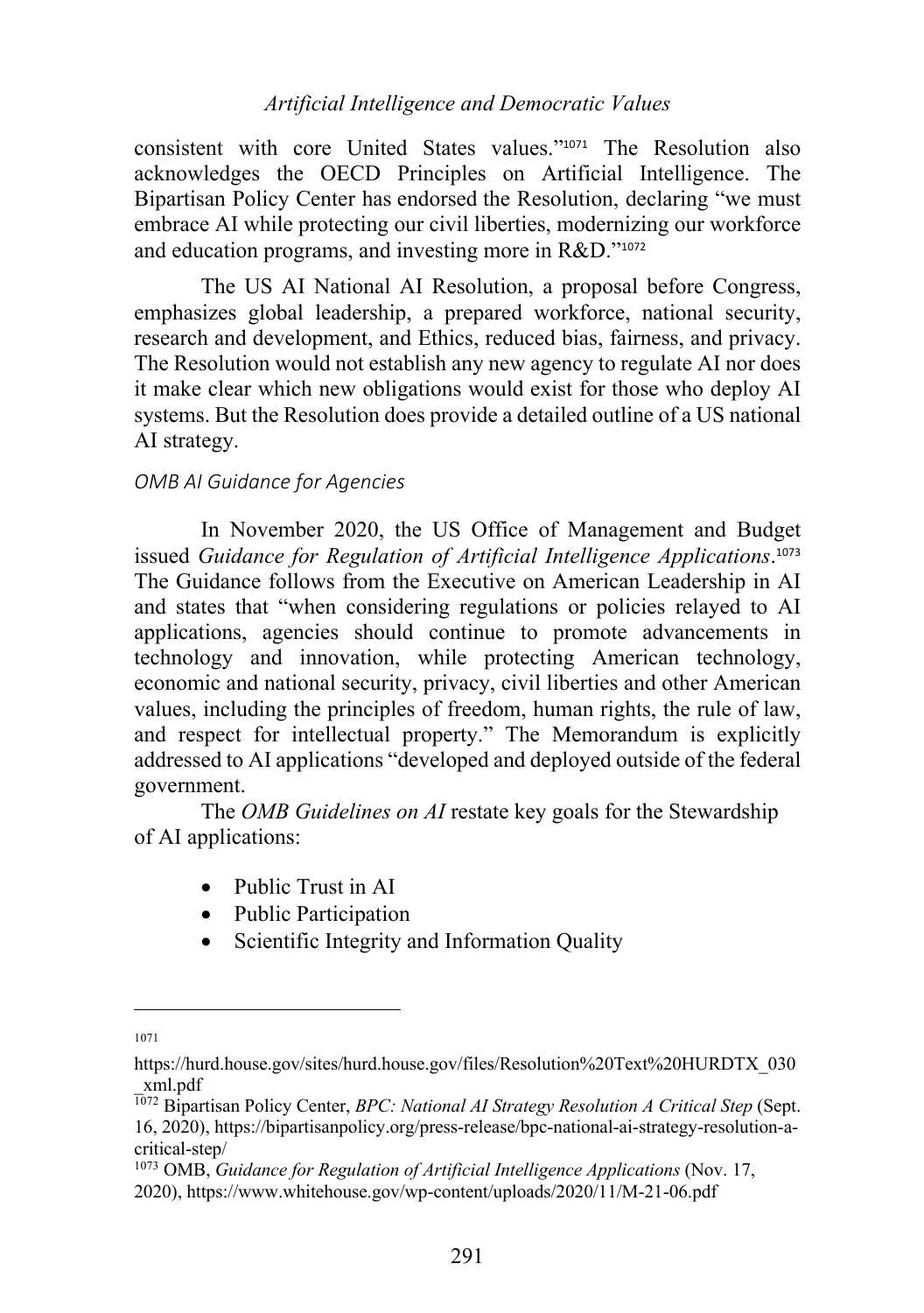## *The AI Social Contract Index 2020*

- Risk Assessment and Management
- Benefits and Costs
- Flexibility
- Fairness and Non-discrimination
- Disclosure and Transparency
- Safety and Security
- Interagency Cooperation

The OMB Guidelines encourage communications to the public, describing both the benefits and risks "in a manner that promotes public trust and understanding of AI." The Guidelines continue, "agencies should communicate this information transparently by describing the underlying assumptions and uncertainties regarding expected outcomes, both positive and negative."

There are provisions in the *OMB AI Guidelines* that are controversial. The OMB recommends that agencies "promote public access to government data and models where appropriate but fails to note whether such government data is personal data or may be subject to protections under federal law.

#### *Facial Recognition*

There are wide-ranging protests in the United States against the deployment of facial recognition technology. In May 2019, San Francisco became the first city in the U.S. to ban the use of facial recognition technology by city agencies.<sup>1074</sup> The city supervisor said, "It's psychologically unhealthy when people know they're being watched in every aspect of the public realm, on the streets, in parks." Other cities, including Cambridge, Oakland, and Portland followed. In October 2019, California enacted a moratorium on the use of facial recognition technology in police body cameras.1075 The bill prohibits the use of biometric surveillance technology, which includes facial-recognition software, in police body cameras. It also prohibits police from taking body-camera footage and running it through facial-recognition software at a later time. It

<sup>1074</sup> Kate Conger, Richard Fausset and Serge F. Kovaleski, *San Francisco Bans Facial Recognition Technology* (May 14, 2019), https://www.nytimes.com/2019/05/14/us/facialrecognition-ban-san-francisco.html

<sup>1075</sup> California Legislative Information, *AB-1215 Law enforcement: facial recognition and other biometric surveillance* (Oct. 9, 2019),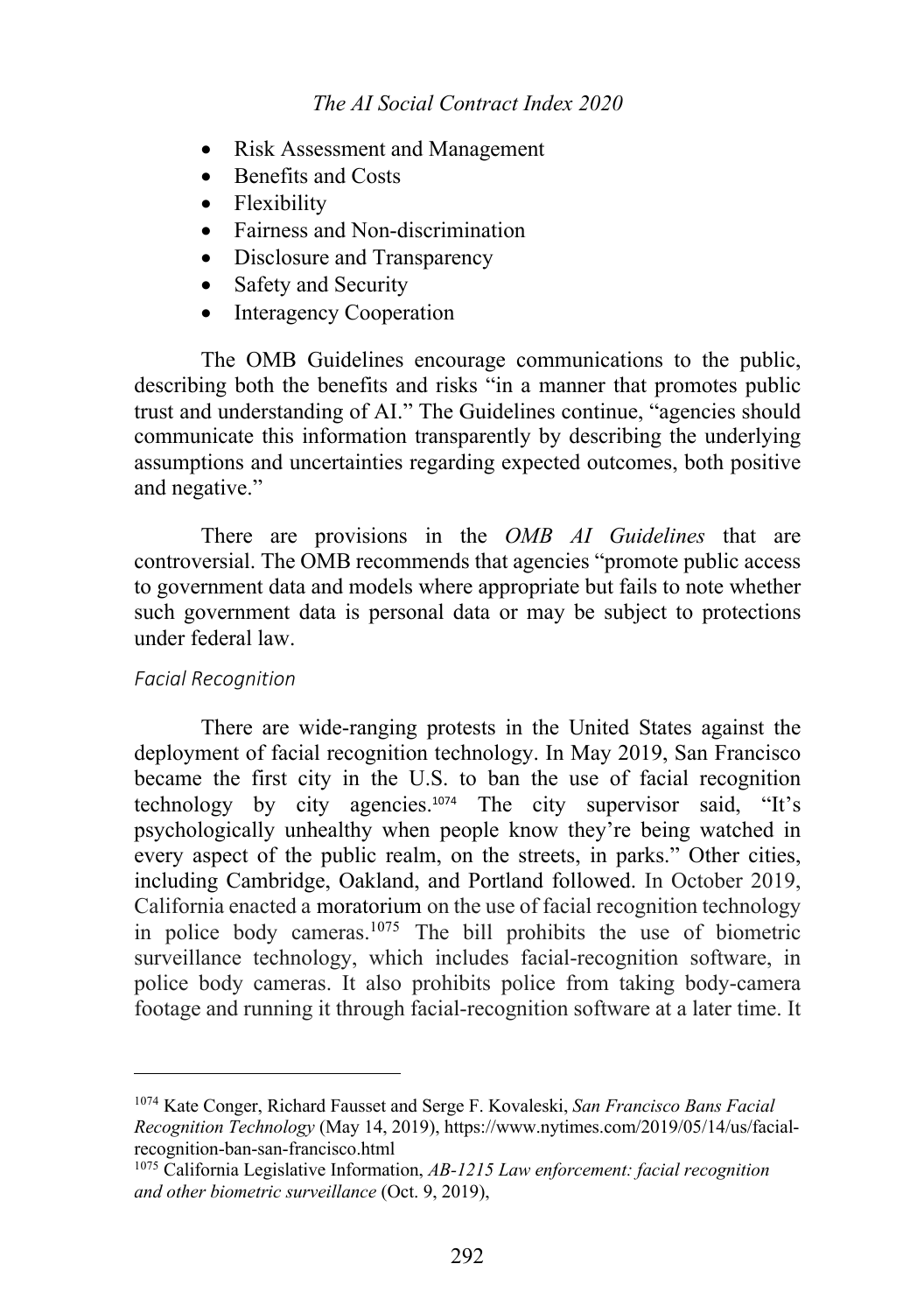does not prevent state and local police from using facial-recognition technology in other ways, such as in stationary cameras, and it does not apply to federal agencies such as the FBI.<sup>1076</sup>

A bill introduced in the United States Congress would ban the use of facial recognition by law enforcement agencies.<sup>1077</sup> The Facial Recognition and Biometric Technology Moratorium Act would make it illegal for any federal agency or official to "acquire, possess, access, or use" biometric surveillance technology in the US. It would also require state and local law enforcement to bring in similar bans in order to receive federal funding. <sup>1078</sup> The bill was introduced by Senators Ed Markey Jeff Merkley, and Representatives Pramila Jayapal and Ayanna Pressley.

### *National Security Commission on AI*

The US Congress established the National Security on AI in 2018.1079 The Commission has issued several reports and made recommendations to Congress. The National AI Commission issued an interim report in November 2019, which was criticized for its lack of attention to democratic values.1080 In a more recent report Key Considerations for Responsible Development and fielding of Artificial Intelligence, the Commission recommends "Employ[ing] technologies and operational policies that align with privacy preservation, fairness, inclusion, human rights, and [the] law of armed conflict."<sup>1081</sup>

<sup>1076</sup> Rachel Metz, California lawmakers ban facial-recognition software from police body cams (Sept. 13, 2019), https://www.cnn.com/2019/09/12/tech/california-body-cam-facialrecognition-ban/index.html

<sup>1077</sup> Congress.gov, *S.4084 - Facial Recognition and Biometric Technology Moratorium Act of 2020* (June 25, 2020), https://www.congress.gov/bill/116th-congress/senatebill/4084

<sup>1078</sup> MIT Technology Review, *A new US bill would ban the police use of facial recognition* (June 26, 2020), https://www.technologyreview.com/2020/06/26/1004500/anew-us-bill-would-ban-the-police-use-of-facial-recognition/

<sup>1079</sup> *National Security Commission on AI,* Home, https://www.nscai.gov/home <sup>1080</sup> National Security Commission on AI, *Interim Report* (Nov, 2019),

https://www.epic.org/foia/epic-v-ai-commission/AI-Commission-Interim-Report-Nov-2019.pdf

<sup>1081</sup> National Security Commission on AI, *Key Considerations and Responsible Development and Fielding of Artificial Intelligence* (July 22, 2020), https://drive.google.com/file/d/1\_zkNkT3Trz3rtFc8KVrEBNlg2R9MaUpi/view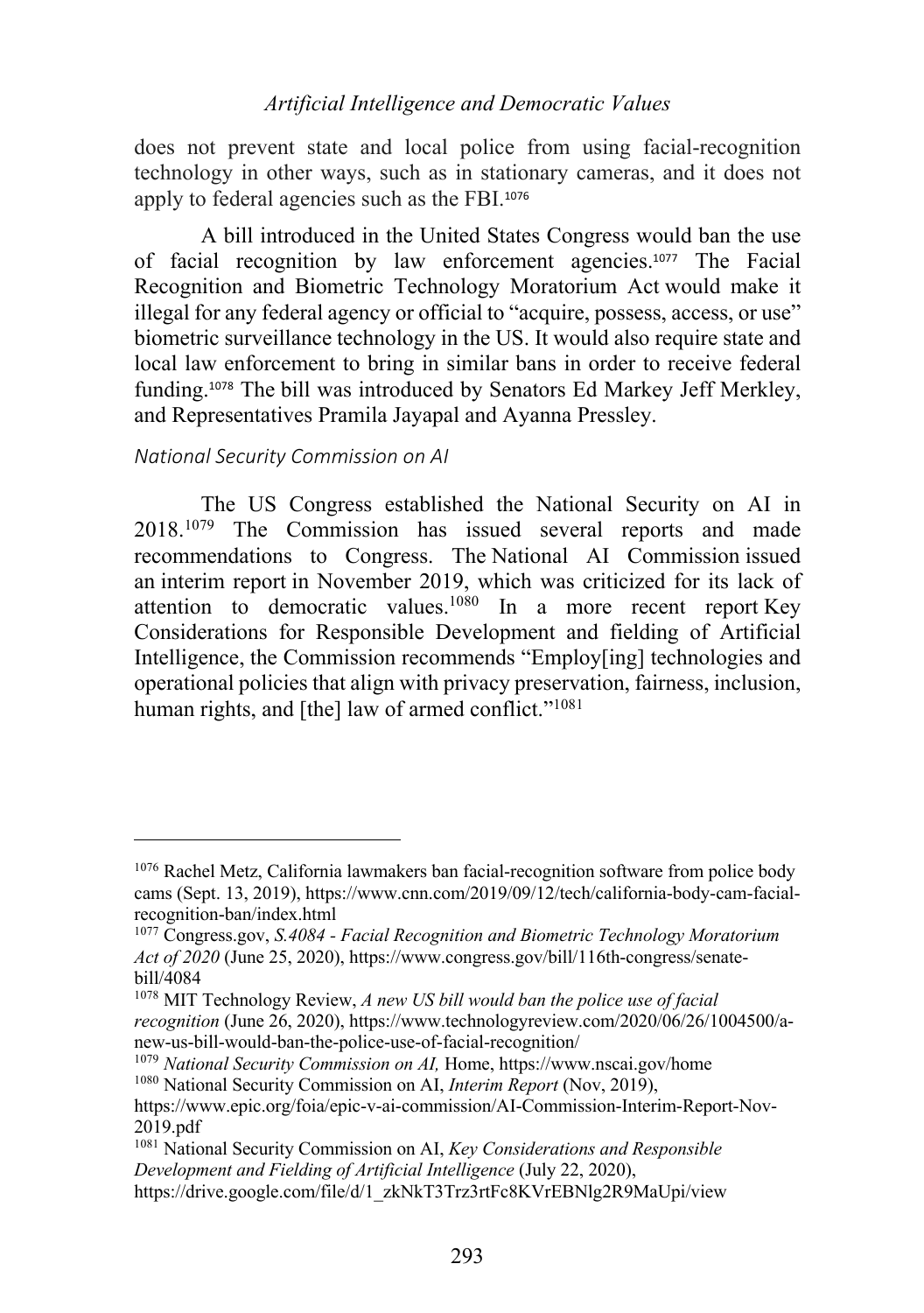# *JAIC*

The Joint Artificial Intelligence Center (JAIC) is a research center within the Department of Defense. The mission of the JAIC is to "transform the DoD by accelerating the delivery and adoption of AI to achieve mission impact at scale.<sup>1082</sup> The JAIC has recently undertaken an ambitious agenda to "accelerate the adoption of AI across every aspect of the military's warfighting and business operations."<sup>1083</sup> The new mission set is in contrast to the JAIC's introductory goal, which was to jumpstart AI in DoD through pathfinder projects.

### *Algorithmic Transparency*

The United States does not have an overarching privacy law, such as the GDPR, nor is there a privacy agency, and there is no general law that establishes a right of algorithmic transparency. There are several laws and legal principles that provide a basis in practices to access algorithms. There are also several laws pending in Congress that would establish a right of algorithmic transparency. For example, the Online Privacy Act requires human review of an automated decision. Another bill in the Senate, the Algorithmic Accountability Act of 2019**, d**irects the Federal Trade Commission to require companies to conduct AI impact assessments to determine if their algorithms are "inaccurate, unfair, biased, or discriminatory."

At the state level, the recently enacted California Consumer Privacy Rights Act (CPRA) updates the states privacy law and establishes a right to limit algorithmic profiling. Businesses responding to requests for access are required to include meaningful information around the logic behind the decision-making processes and the likely outcome of the process with respect to the consumer."1084 A former U.S. federal official said the CPRA would impose "new requirements for businesses to protect personal

<sup>1082</sup> U.S. Department of Defense, Chief Information Officer, *Vision: Transform the DoD Through Artificial Intelligence.* https://dodcio.defense.gov/About-DoD-CIO/Organization/JAIC/

<sup>1083</sup> Scott Maucine, *JAIC entering new phase of life, will create teams to help DoD adopt AI* (Nov. 26, 2020), https://federalnewsnetwork.com/defense-main/2020/11/jaic-enteringnew-phase-of-life-will-create-teams-to-help-dod-adopt-ai/

<sup>1084</sup> Briana Falcon, Devika Kornbacher, *Prop 24 Gets A Yes: California Privacy Rights Act To Become Law,* J.D. Supra (Nov. 5, 2020),

https://www.jdsupra.com/legalnews/prop-24-gets-a-yes-california-privacy-21838/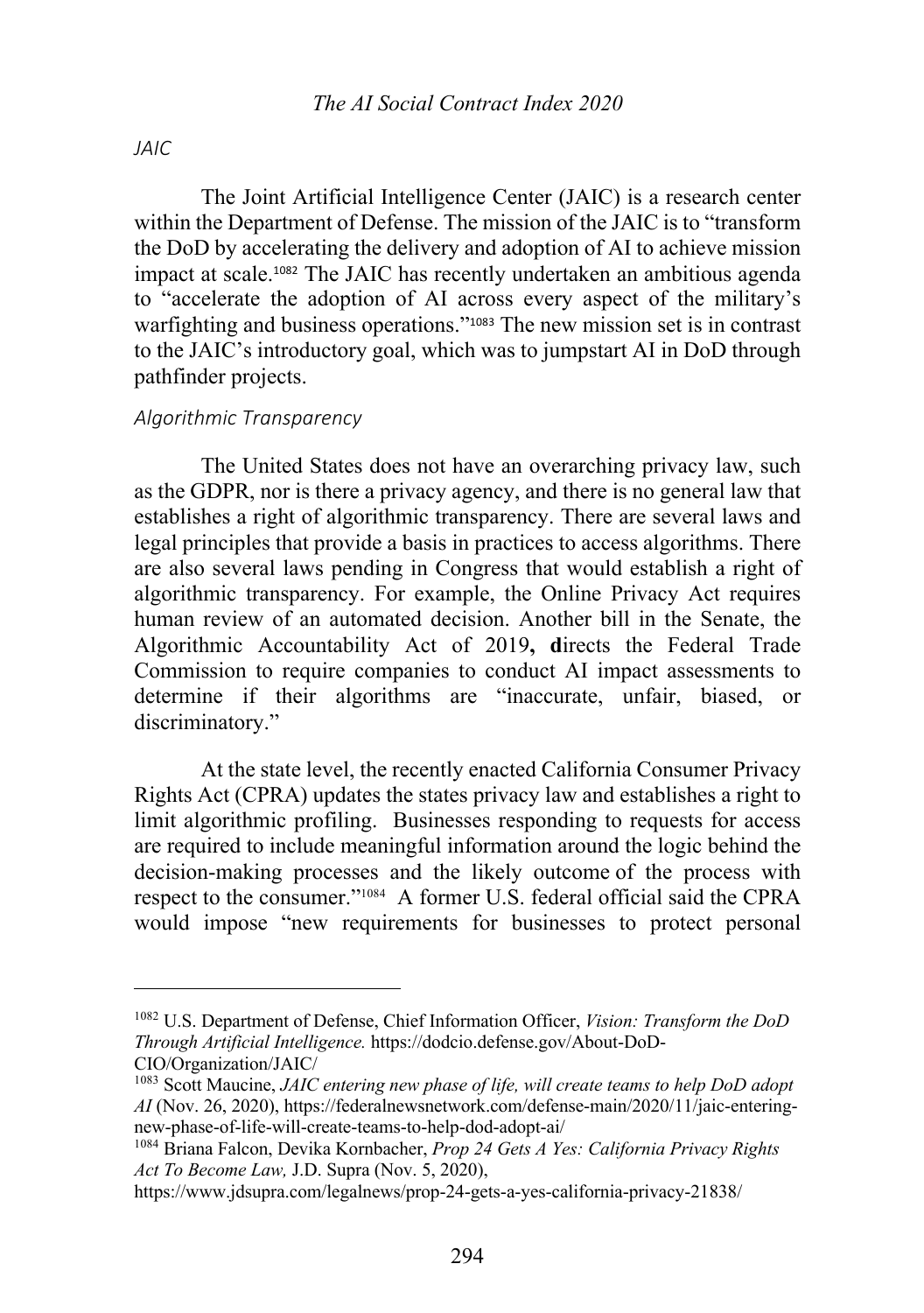information, including by 'reasonably' minimizing data collection, limiting data retention, and protecting data security. It also strengthens accountability measures by requiring companies to conduct privacy risk assessments and cybersecurity audits, and regularly submit them to regulators. In addition, it supplements the individual rights in the CCPA with new notification requirements, clarifies that individuals have the right to opt out of both the 'sale' and 'sharing' of personal information, and adds protections for a new category of 'sensitive data.'"1085

A separate California ballot initiative concerning AI-based profiling for criminal justice was defeated. Proposition 25 would have removed the right of people accused of a non-violent crime to secure their release by posting bail or by order of a judge with an automated system of computergenerated predictive modelling. Civil rights groups favored Proposition 24 and opposed Proposition 25.<sup>1086</sup> Alice Huffman, President of California NAACP stated, that "Prop. 25 will be even more-discriminatory against African Americans, Latinos and other minorities. Computer models may be good for recommending songs and movies, but using these profiling methods to decide who gets released from jail or who gets a loan has been proven to hurt communities of color." Regarding the California Privacy Rights Act, Huffman stated, "Prop. 24 allows consumers to stop companies from using online racial profiling to discriminate against them."

#### *OECD AI Principles*

The United States fully supported the OECD AI policy process, endorsed the OECD AI Principles, and is a founding member of the Global Partnership on AI. The OECD notes that the United States has taken several steps to implement the AI Principles.

# *Public Participation and Access to Documents*

The United States government provides access to all final policy proposals concerning AI. Federal agencies have undertaken public rulemakings and requested public comment. However, the National Security Commission attempted to keep secret its deliberations. A federal

<sup>1085</sup> Cameron F. Kerry and Caitlin Chin, *By passing Proposition 24, California voters up the ante on federal privacy law,* Brookings (Nov. 17, 2020),

https://www.brookings.edu/blog/techtank/2020/11/17/by-passing-proposition-24 california-voters-up-the-ante-on-federal-privacy-law/

<sup>1086</sup> https://vig.cdn.sos.ca.gov/2020/general/pdf/complete-vig.pdf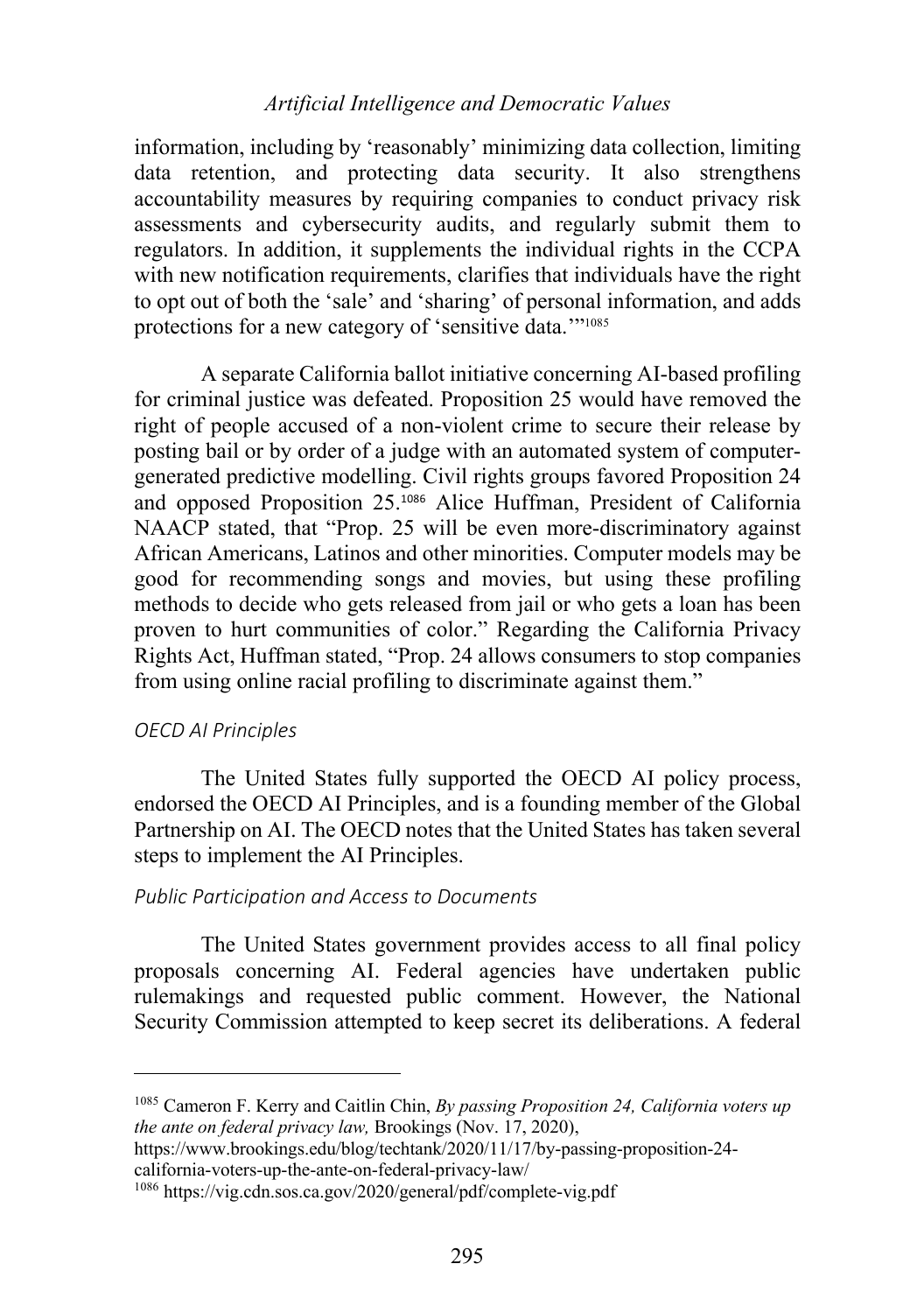### *The AI Social Contract Index 2020*

court later determined that the AI Commission had violated US open government laws and was required to make both its records and its meetings open to the public.<sup>1087</sup> Oddly, the AI Commission makes agency documents available on a proprietary platform rather than an agency website.<sup>1088</sup>

#### *Human Rights*

The United States endorsed the Universal Declaration for Human Rights, published a detailed annual report on human rights, and generally ranks highly for the protection of human rights. Freedom House scored the United States at 86/100, raising concerns about the integrity of the political process and the functioning of government.<sup>1089</sup> On transparency, Freedom House noted, "The administration also operates with greater opacity than its immediate predecessors, for example by making policy and other decisions without meaningful input from relevant agencies and their career civil servants."

The United States is not a member of the Council of Europe but did sign and ratify the COE Convention on Cybercrime,<sup>1090</sup> as COE conventions are open for ratification by non-members states. The US could ratify the COE Modernized Privacy Convention as well as any future COE Convention on AI.

## *Evaluation*

The United States endorsed the OECD/G20 AI Principles. The White House has issued two Executive Orders on AI that reflect democratic values, a federal directive encourages agencies to adopt safeguards for AI, and the US Chief Technology officer has underscored US commitment to democratic values. The most recent Executive Order also establishes a process for public participation in agency rulemaking on AI through the Office of Management and Budget. But the overall US policy-making

<sup>1088</sup> National Security Commission on AI, *Interim Report and Third Quarter Recommendation* (Oct. 2020) (federal agency report stored on a Google drive server), https://drive.google.com/file/d/1jg9YlNagGI\_0rid-HXY-fvJOAejlFIiy/view

<sup>1089</sup> Freedom House, *Freedom in the World 2020 – United States* (2020),

https://freedomhouse.org/country/united-states/freedom-world/2020

<sup>1087</sup> *EPIC v. AI Commission, Seeking Public Access to the records and meetings of the NSCAI,* https://www.epic.org/foia/epic-v-ai-commission/

<sup>1090</sup> Council of Europe, *Chart of signatures and ratifications of Treaty 185, Convention on Cybercrime* (Status as of Nov. 11, 2020),

https://www.coe.int/en/web/conventions/full-list/-/conventions/treaty/185/signatures